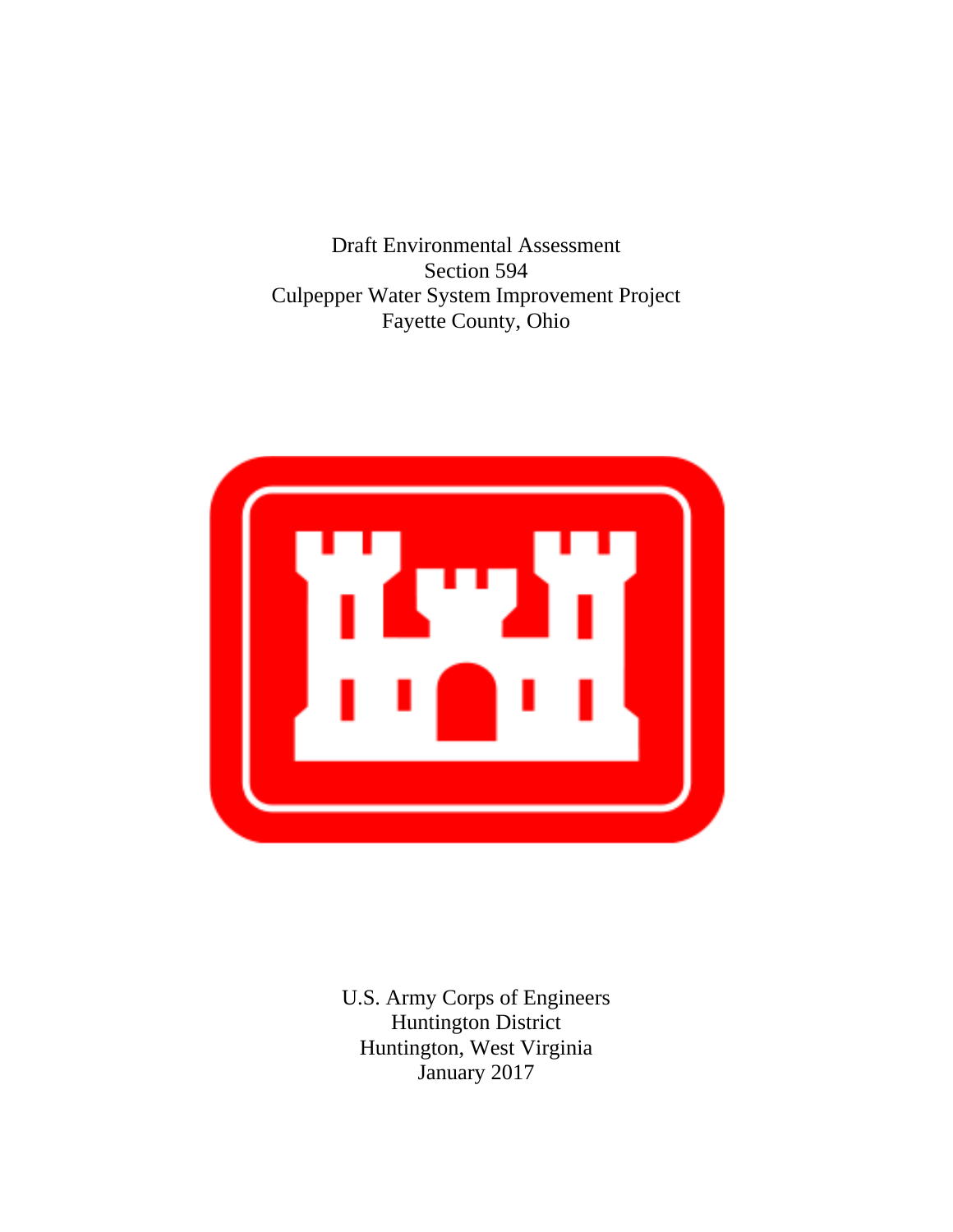# **Draft Environmental Assessment Section 594 Culpepper Water System Improvement Project Fayette County, Ohio**

#### **Executive Summary**

Fayette County is proposing to improve the local public water supply system located in the Culpepper Area in and around the small community of Eber and is largely confined to the area between Paint Creek, Bloomingburg - New Holland Road Northwest, and Prairie Road Northwest.

The Proposed Action Alternative would entail construction and installation of approximately 10,650 linear feet of 12 inch, 8 inch, and 6 inch water main and one storage tank. The new water main will replace and upgrade the deteriorating existing water main and provide upgraded service to the Miami Trace School District campus. The proposed storage tank would increase storage capacity and supply adequate pressure to allow fire suppression capabilities for the Culpepper area.

The proposed project is a partnership agreement between Fayette County and the U.S. Army Corps of Engineers (Corps), established under the authority of Section 594 of the Water Resources Development Act of 1999. The Section 594 program provides design and construction assistance for water related environmental infrastructure projects to Non-Federal interests in the state of Ohio. Under this program the Corps may provide support in the form of design and construction assistance for water-related environmental infrastructure, water resource protection and development, and environmental restoration. Examples of possible projects that would qualify under this program include wastewater treatment and related facilities, water supply, water storage, water treatment, water distribution facilities, and surface water resource protection and development. Funding, as established under Section 594, shall be shared 75% Federal and 25% Non-Federal (State and Local). This Environmental Assessment is prepared pursuant to the National Environmental Policy Act, Council on Environmental Quality Regulations (40 CFR 1500-1508), and Corps implementing regulation, ER 200-2-2.

The Draft Environmental Assessment has concluded there are no significant impacts to the human environment associated with the implementation of the proposed Culpepper Water System Improvement Project.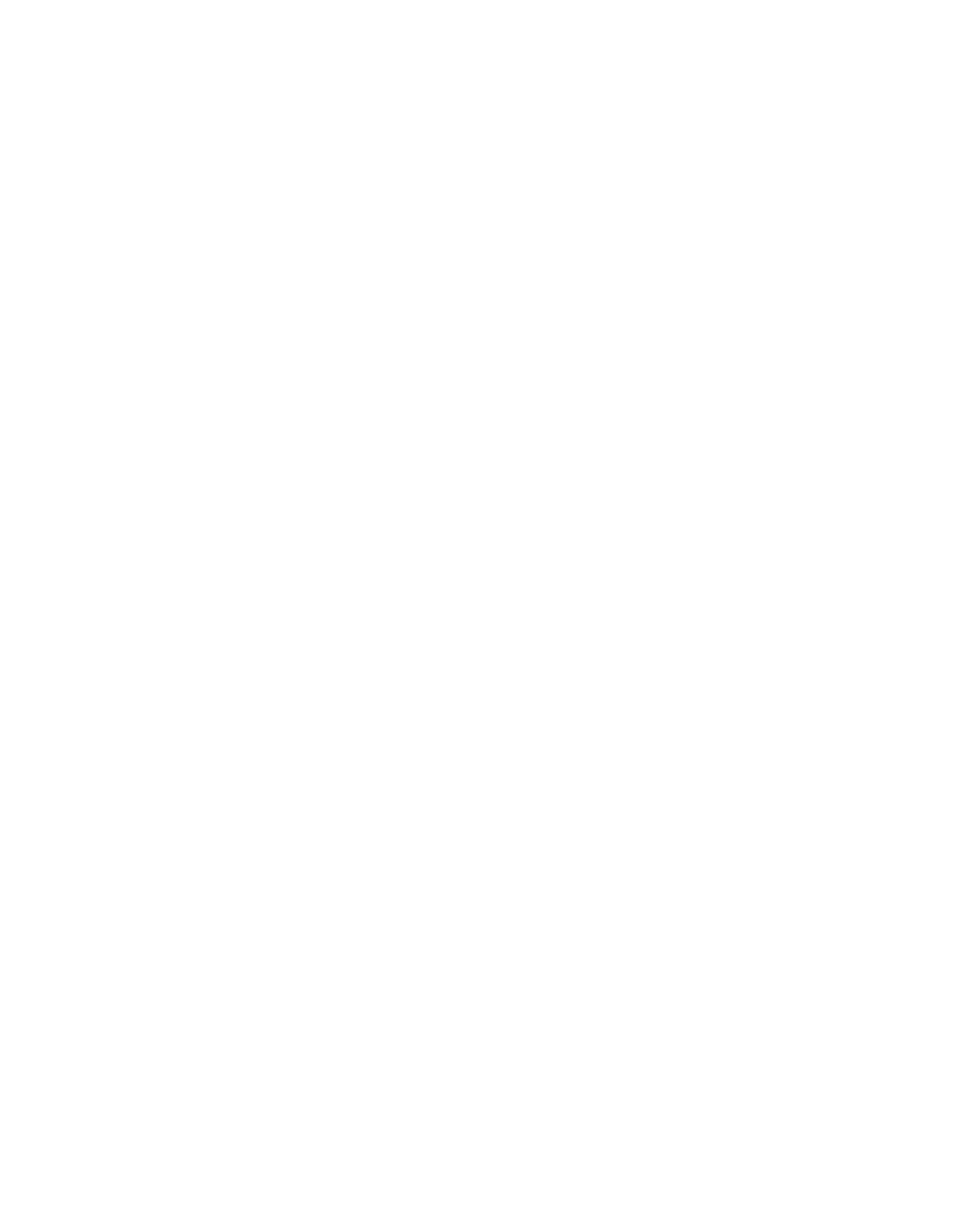<span id="page-3-0"></span>

# SECTION 594<br>CULPEPPER WATER SYSTEM IMPROVEMENT PROJECT<br>FAYETTE COUNTY, OHIO

#### TABLE OF CONTENTS

| 1.0 |                                                          | <b>Project Description</b>               | $\mathbf{1}$   |
|-----|----------------------------------------------------------|------------------------------------------|----------------|
|     | 1.1                                                      | Project Background                       | 1              |
|     | 1.2                                                      | Purpose, Need, and Authorization         | 1              |
| 2.0 | <b>Alternatives Dismissed from Further Consideration</b> | 1                                        |                |
|     | 2.1                                                      | New Site Alternative                     | 1              |
|     | $2.2\,$                                                  | <b>Oxidation Ditch Alternative</b>       | $\overline{2}$ |
| 3.0 | <b>Proposed Actions and Alternatives</b>                 |                                          | $\overline{2}$ |
|     | 3.1                                                      | Proposed Action                          | $\overline{2}$ |
|     | 3.2                                                      | No Action Alternative                    | $\overline{2}$ |
| 4.0 | <b>Environmental Setting and Consequences</b>            |                                          | 3              |
|     | 4.1                                                      | Location                                 | 3              |
|     | 4.2                                                      | Land Use                                 | 3              |
|     | 4.3                                                      | Climate                                  | $\mathfrak{Z}$ |
|     | 4.4                                                      | <b>Terrestrial Habitat</b>               | $\overline{4}$ |
|     | 4.5                                                      | Floodplains                              | $\overline{4}$ |
|     | 4.6                                                      | Prime and Unique Farmland                | $\overline{4}$ |
|     | 4.7                                                      | <b>Aquatic Habitat/Water Quality</b>     | 5              |
|     | 4.8                                                      | Wetlands                                 | 5              |
|     | 4.9                                                      | Wild and Scenic Rivers                   | 5              |
|     | 4.10                                                     | Hazardous, Toxic, and Radioactive Wastes | 5              |
|     | 4.11                                                     | <b>Cultural Resources</b>                | 6              |
|     | 4.12                                                     | Threatened and Endangered Species        | 6              |
|     | 4.13                                                     | Air Quality                              | 6              |
|     | 4.14                                                     | Noise                                    | 7              |
|     | 4.15                                                     | <b>Environmental Justice</b>             | 8              |
|     | 4.16                                                     | Aesthetics                               | 8              |
|     | 4.17                                                     | <b>Transportation and Traffic</b>        | 9              |
|     | 4.18                                                     | <b>Health and Safety</b>                 | 9              |
|     | 4.19                                                     | <b>Cumulative Effects</b>                | 9              |
|     |                                                          |                                          |                |

#### **5.0 Status of Environmental Compliance** 10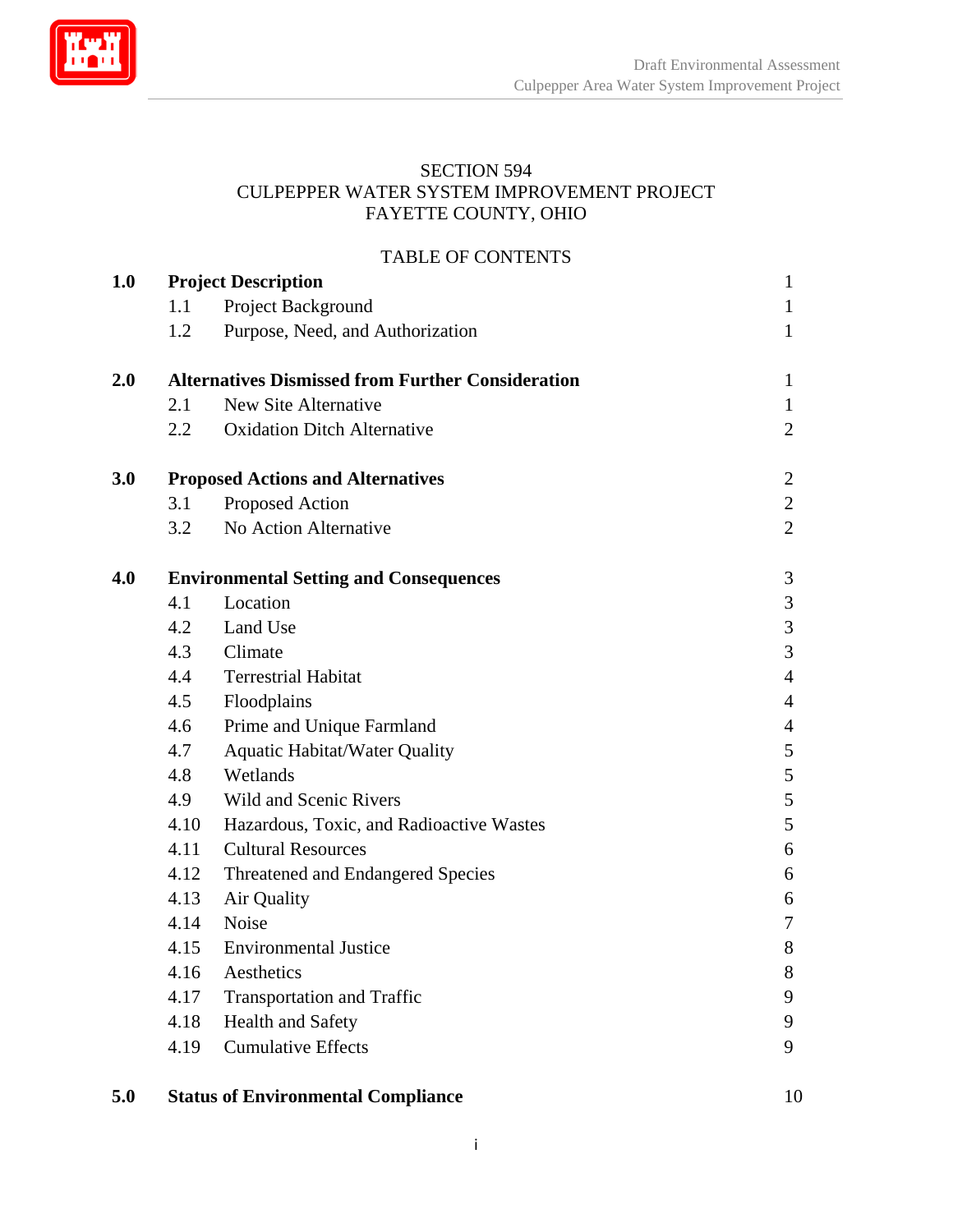

| 6.0 | <b>Required Coordination</b> |                                   |  |
|-----|------------------------------|-----------------------------------|--|
|     | 6.1                          | <b>Agencies Contacted</b>         |  |
|     | 6.2                          | <b>Public Review and Comments</b> |  |
| 7.0 |                              | <b>Conclusion</b>                 |  |

# List of Tables

| Table 1 | Permissible Non-Department of Defense Noise Exposures |    |
|---------|-------------------------------------------------------|----|
| Table 2 | <b>Status of Environmental Compliance</b>             | 10 |

## List of Appendices

| Appendix A | Exhibits |
|------------|----------|
|            |          |

- Appendix B Agency Coordination
- Appendix C Mailing List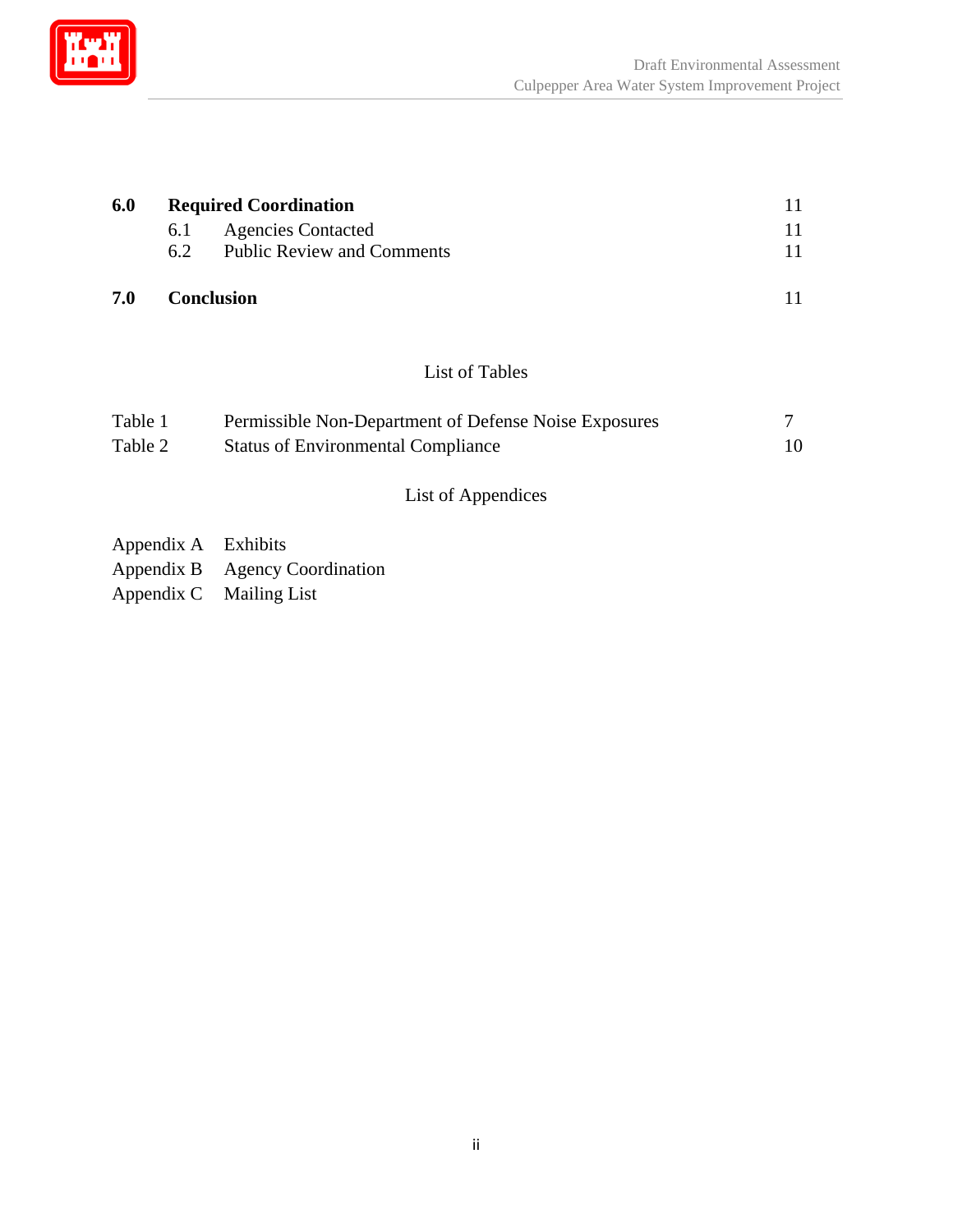

*The brief and concise nature of this document is consistent with the 40 CFR requirements of the National Environmental Policy Act (NEPA) to reduce paperwork and delay by eliminating duplication with existing environmental documentation, incorporating pertinent material by reference, and by emphasizing interagency cooperation. The majority of data collection and analysis in this document was performed by the Fayette County Engineer and his staff in conjunction with the U.S. Army Corps of Engineers (Corps).* 

# **1.0 PROJECT DESCRIPTION**

## **1.1 Project Background**

This Environmental Assessment (EA) examines the potential environmental impacts of the Culpepper Area Water System Improvement proposed by Fayette County. The purpose of the EA is to analyze the potential environmental impacts of the proposed project and to determine whether to prepare an Environmental Impact Statement (EIS) or a Finding of No Significant Impact (FONSI). An EA and FONSI were completed in 2009 for this project. Due to upgrades, changes, and duration of time passed since documentation was completed, the project is being reevaluated under NEPA.

#### **1.2 Purpose, Need, and Authorization**

The purpose of this project is to maintain and improve the water delivery system for the Culpepper Area that is owned and operated by Fayette County. Existing water mains are failing and/or in need of repair. The proposed project would address inadequacies of the existing raw water supply system. The need for the water system upgrades in the proposed area is to provide residents with a reliable water delivery system and upgrade service to the newly constructed Miami Trace School District Campus.

The proposed project is a partnership agreement, between Fayette County and the Corps, established under the authority of Section 594 of the Water Resources Development Act (WRDA) of 1999 (Public Law No. 106- 53), as amended, which provides authority for the Corps to establish a program to provide environmental assistance to Non-Federal interests in Ohio. This law provides design and construction assistance for water related environmental infrastructure projects, including projects for wastewater treatment and related facilities, water supply, water storage, water treatment, water distribution facilities, and surface water resource protection and development.

This EA is prepared pursuant to NEPA, Council on Environmental Quality (CEQ) Regulations (40 CFR 1500-1508), and Corps implementing regulation, ER 200-2-2.

## **2.0 ALTERNATIVES DISMISSED FROM FURTHER CONSIDERATION**

#### **2.1 New Site Alternative**

This alternative explored the option of locating the wastewater treatment plant at a new site. The nearest property suitable for the facility and out of the floodway is roughly three miles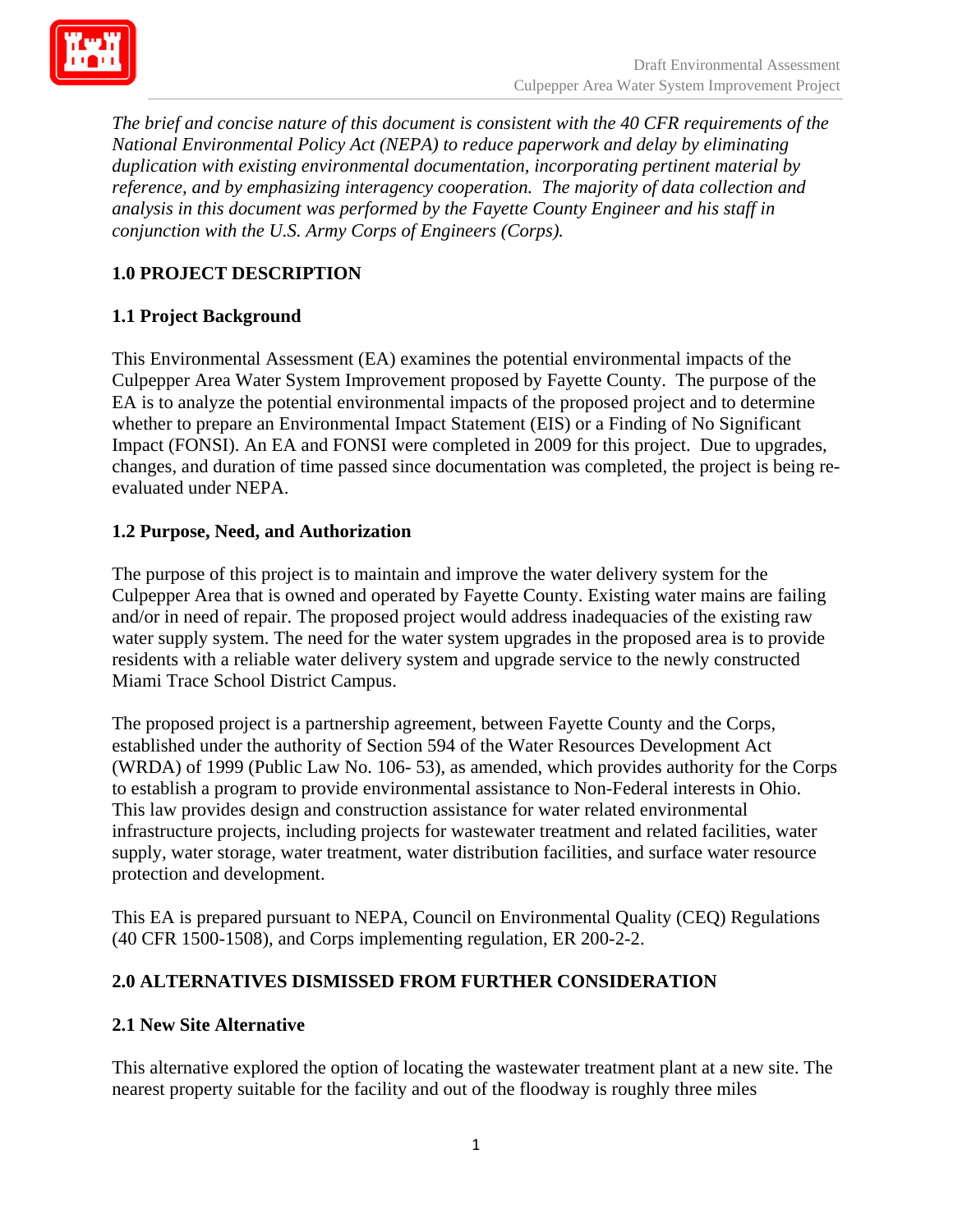

downstream. Additional costs to purchase, site, and construct three miles of transmission sewer would render this alternative 'not cost effective'. Therefore, this alternative was dismissed from further consideration due to lack of suitable sites and total project cost.

## **2.2 Oxidation Ditch Alternative**

This alternative explored the option of upgrading the existing wastewater treatment plant with an oxidation ditch. This alternative has high operation and maintenance costs and requires more space than readily available at the existing site. Therefore, this alternative was dismissed from further consideration due to cost, practicality, and not meeting the intended purpose and need of the project.

## **3.0 PROPOSED ACTIONS AND ALTERNATIVES**

#### **3.1 Proposed Action Alternative (PAA)**

The PAA would provide a water delivery system to address specific maintenance, transport, and raw water supply issues within the existing public water supply system. The PAA consists of the construction and installation of approximately 10,650 linear feet (LF) of 12 inch, 8 inch, and 6 inch water main and one storage tank. The new water main will replace and upgrade the deteriorating existing water main and provide upgraded service to the Miami Trace School District campus. The proposed storage tank will be elevated and constructed at a site adjacent to State Route 41 just south of Hickory Lane intersection to increase storage capacity and supply adequate pressure to allow fire suppression capabilities. The water mains would follow previously disturbed road right-of-ways. Best Management Practices (BMPs) would be used throughout the project for stability and to prevent soil erosion. After construction, road right-ofways will be restored to preexisting conditions.

#### **3.2 No Action Alternative (NAA)**

Under the NAA, the Corps would not provide funding for the project. Consequently, Fayette County would be unable to maintain the existing Culpepper Area public water system, as well as upgrade public water service to the Miami Trace School District Campus which is located in the Culpepper Area. The school campus currently receives public water from the City of Washington court House, a temporary plan to provide the school with water until Fayette County could perform necessary improvements to the existing Culpepper Area water system. Without Fayette County receiving funding to improve the current system this plan is not sustainable and not a long-term solution and would leave the new school district without access to water. This alternative is considered unacceptable due to health and safety for the Culpepper Area community and Miami Trace School District.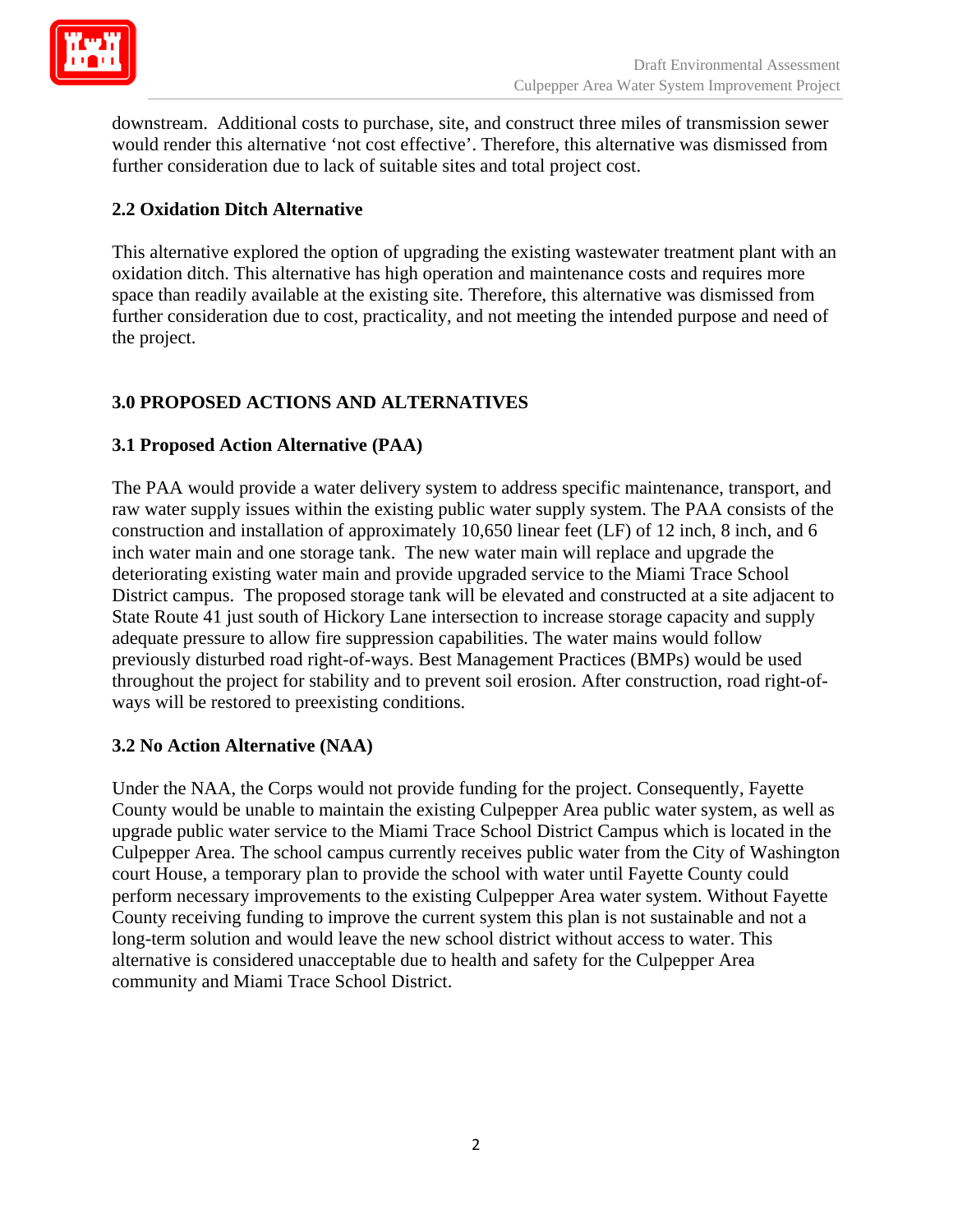

## **4.0 ENVIRONMENTAL SETTING AND CONSEQUENCES**

#### **4.1 Location**

This project area is located northwest of the Washington Court House, Ohio in rural central Fayette County. Fayette County is located in the upper Paint Creek Watershed of the Scioto River Basin. The Culpepper Area is situated in and around the small community of Eber located approximately three miles northwest of Washington Court House, the Fayette County seat. Eber is situated in an agricultural landscape, and is largely confined to the area between Paint Creek, Bloomingburg-New Holland Road Northwest, and Prairie Road Northwest.

#### **4.2 Land Use**

The land use in the vicinity of the PAA is rural, consisting primarily of residential homes and agricultural lands. The majority of the proposed project would be constructed within previously disturbed areas such as roadway rights-of-way.

The water lines associated with the PAA would be constructed within previously disturbed road right-of-ways. The water tank to be installed would be constructed on previously disturbed land next to the road but not entirely in the road right-of-way. The area of impact is currently an undeveloped, unfarmed field.

There would be no impacts to land use as a result of either the PAA or NAA.

#### **4.3 Climate**

Executive Order (E.O.) 13653 requires Federal actions to address climate change. The Scioto River basin is located in the eastern interior of North America making it susceptible to highly variable weather throughout the year. The watershed's climate is greatly influenced by oceanic and atmospheric interactions. The watershed experiences seasonal weather patterns throughout the year, with climatic conditions typical of summer, fall, winter, and spring seasons. Variability in weather tends to be greater during the late winter, spring, and fall seasons within the watershed. Summers are usually characterized by warm to hot weather with periods of high humidity. Winters within the watershed are typically mild to moderate for cold temperatures and experiencing snowfall. Fall is typically the driest season, while spring is usually the wettest season within the watershed.

The PAA would not involve any activity that could affect the environment in regard to climate change. This region is not projected to experience severe drought conditions and is instead expected to experience more precipitation in the future as larger and more intense rainfalls have become more frequent. As a result, the condition of the PAA would not likely influence future climate change. For the same reasons, there are also no impacts expected with respect to climate as a result of the NAA.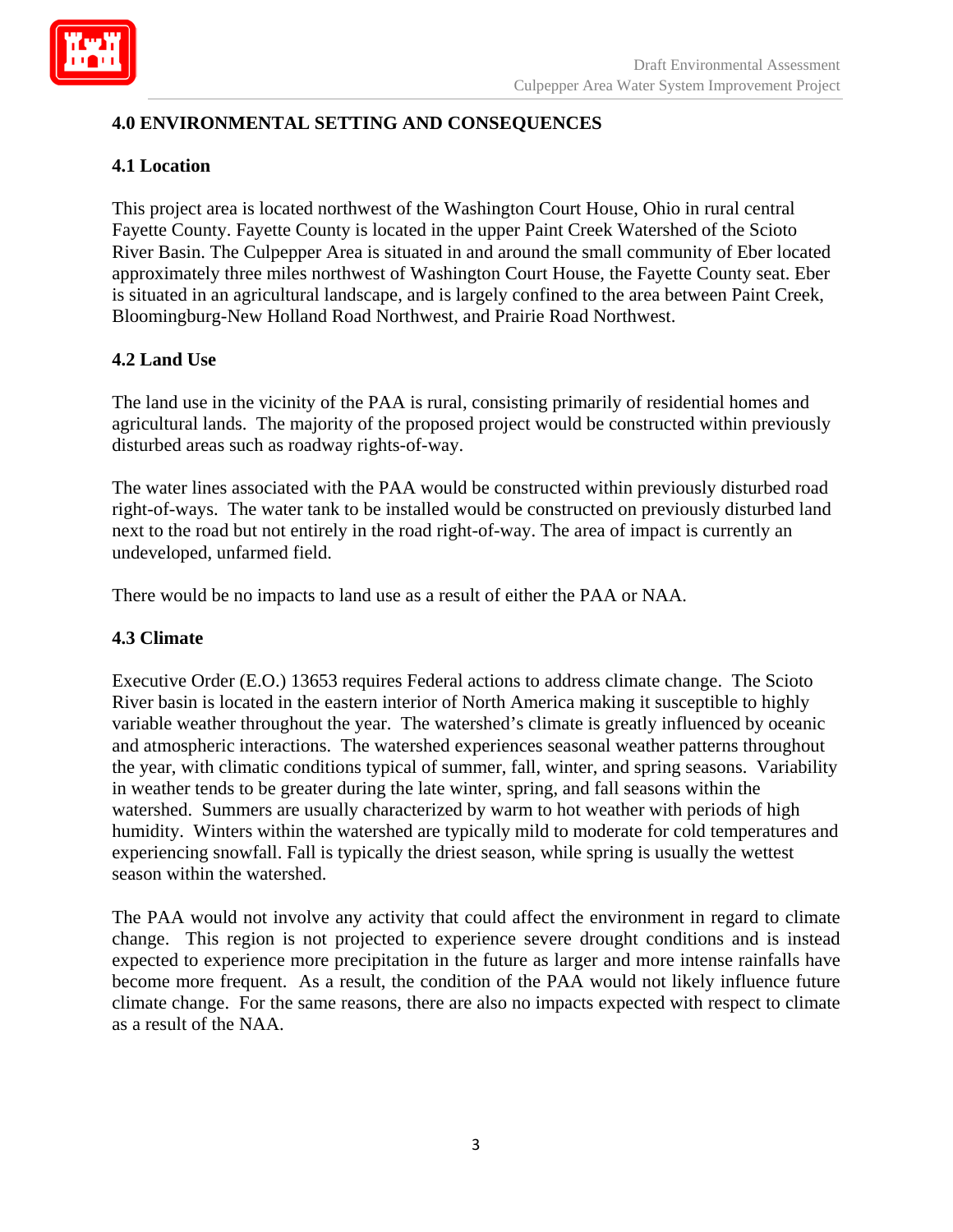

## **4.4 Terrestrial Habitat**

The project area is located within a residential community along state road right-of-ways in previously disturbed area. The area adjacent to the road right-of-ways consists of grass lawns and agricultural fields. The majority of the PAA would be constructed on previously disturbed areas within road right-of-ways; therefore, potential impacts to vegetation would be minimal. Construction and staging areas would be reseeded in order to return to pre-construction conditions upon completion of the proposed action. The PAA will not result in any tree clearing or further fragmentation of terrestrial wildlife habitat. Only short-term temporary impacts during construction are anticipated to occur from the PAA.

 terrestrial habitat anticipated as part of the NAA. As the selection of the NAA would entail no changes to the project area, there are no impacts to

## **4.5 Floodplains**

Executive Order 11988 requires Federal agencies to consider the potential effects of their proposed actions to floodplains. In order to determine the PAA's potential floodplain impact, the Federal Emergency Management Agency (FEMA) Flood Insurance Rate Map (FIRM) panels were reviewed and the proposed project area is not located within the base floodplain or the area that has a 1-percent chance or greater of having a flood in any given year. (https://www.fema.gov/floodplain-management/flood-zones).

Therefore, no impacts to floodplains are anticipated to occur from the PAA or NAA.

#### **4.6 Prime and Unique Farmland**

The Farmland Protection Policy Act (FPPA) requires Federal agencies to minimize the conversion of prime and unique farmland to non-agricultural uses. The soil survey for Fayette County indicated that prime farmland soils are present throughout the project study area. However, no prime or unique farmland is located within the study area.

As required by FPPA, a farmland conversion impact rating form (AD-1006) was prepared for the project and submitted on March 3, 2016 to the Natural Resource Conservation Service (NRCS). No prime or unique farmland was found to be within the project area. The NRCS's review of the project indicated that there are prime farmland soils present within the Project area; however, the percentage of prime farmland soils to be converted was less than 0.01 percent, and that 73.8 percent of remaining farmland within the Project Area was a valuable or more valuable than the small percentage of prime farmland to be converted by the PAA. Therefore, implementation of the PAA is expected to have minimal impacts to prime or unique farmlands located within the Project Area.

There are no impacts to prime and unique farmland anticipated as part of the NAA.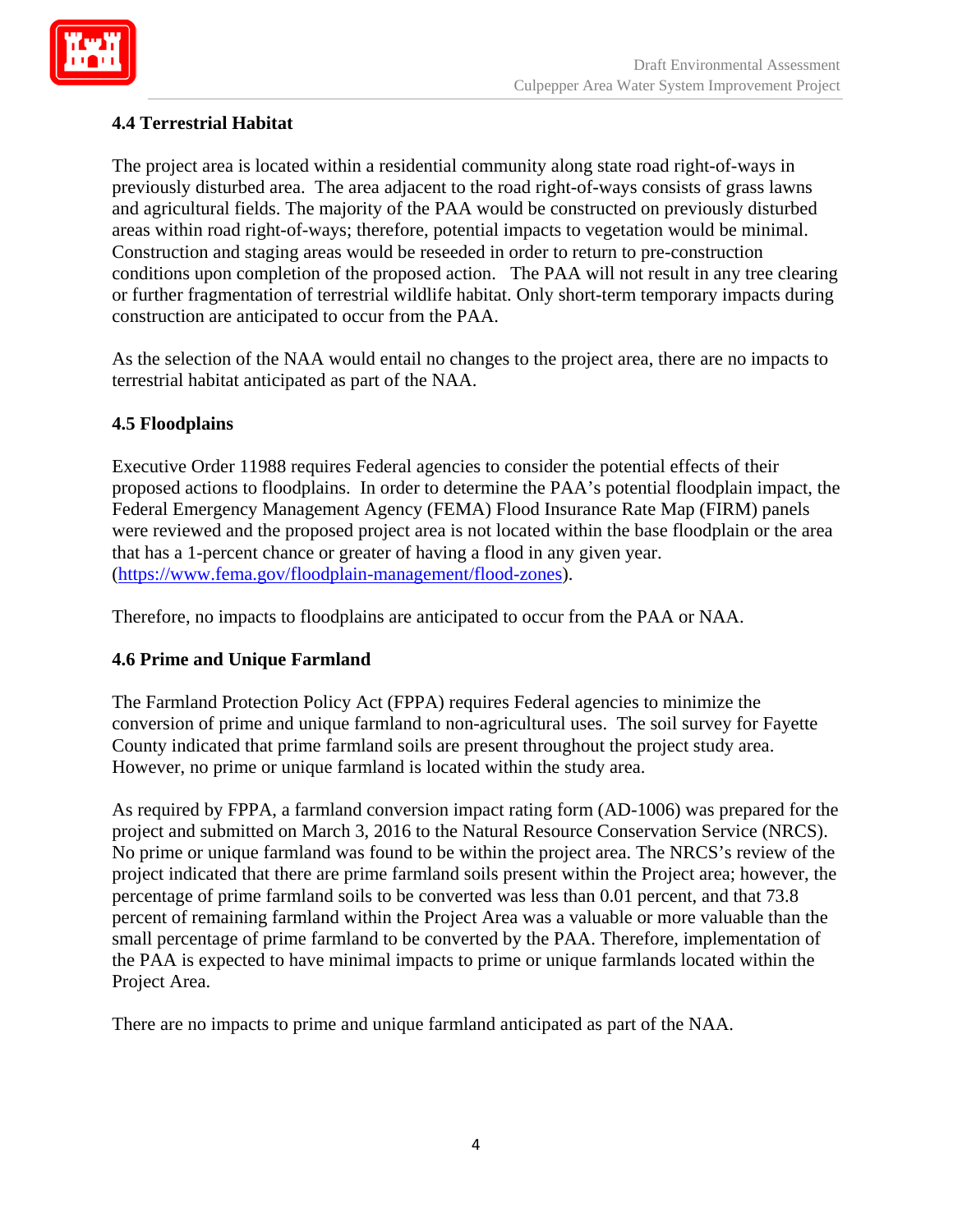

## **4.7 Aquatic Habitat/Water Quality**

The Culpepper Area is located within the Scioto River Basin Watershed. Several waterbodies within the watershed are listed on Ohio's 2014 Section 303(d) list of impaired waters. Paint Creek flows into the project area and is in partial attainment for aquatic life but is listed as impaired because of pollutants and bacteria. Implementation of the PAA would not result in any discharge of pollutants. The PAA will protect the overall quality of water in the area long-term.

The project area is located to the east of the river and at a good distance, therefore construction of the PAA will not have any in-stream impacts. No discharge will occur within Waters of the United States. Therefore, under the Clean Water Act, a 404 permit is not needed for this action. No impacts to aquatic habitat or water quality are anticipated as part of the PAA.

Under the NAA, water quality near the project area would remain impaired.

## **4.8 Wetlands**

National Wetland Inventory Maps (NWI) were reviewed for the proposed project area and a site reconnaissance was conducted to determine validity of NWI Maps. NWI maps and site reconnaissance indicated there are no wetlands within to the project area. No impacts to wetlands are anticipated as part of the PAA or NAA.

## **4.9 Wild and Scenic Rivers**

No designated State Wild or Scenic Rivers are present within the Project Area. Therefore, no impacts to these resources are anticipated as part of the PAA or NAA.

## **4.10 Hazardous, Toxic, and Radioactive Waste (HTRW)**

A Phase 1 HTRW Environmental Site Assessment was conducted for the Culpepper Area Water System Improvement Project in 2009 and updated in 2014 and in March 2016 in accordance with ER 1165-2-132 to identify environmental conditions and identify the potential presence of HTRW contamination located in the project's work limits. Below are the following Phase 1 HTRW findings:

Results of the Phase I HTRW indicated the Project Area does not have areas that are currently or have previously been contaminated by hazardous, toxic or radioactive wastes. The Corps HTRW staff determined the Phase 1 HTRW showed no evidence of recognized environmental conditions with the property and no further HTRW action is required. Therefore, no impacts to or from HTRW are anticipated with the PAA. A clearance memorandum was signed by Corps HTRW staff September 29, 2016.

The NAA would not result in ground disturbing activities therefore, there are no HTRW impacts associated with the NAA.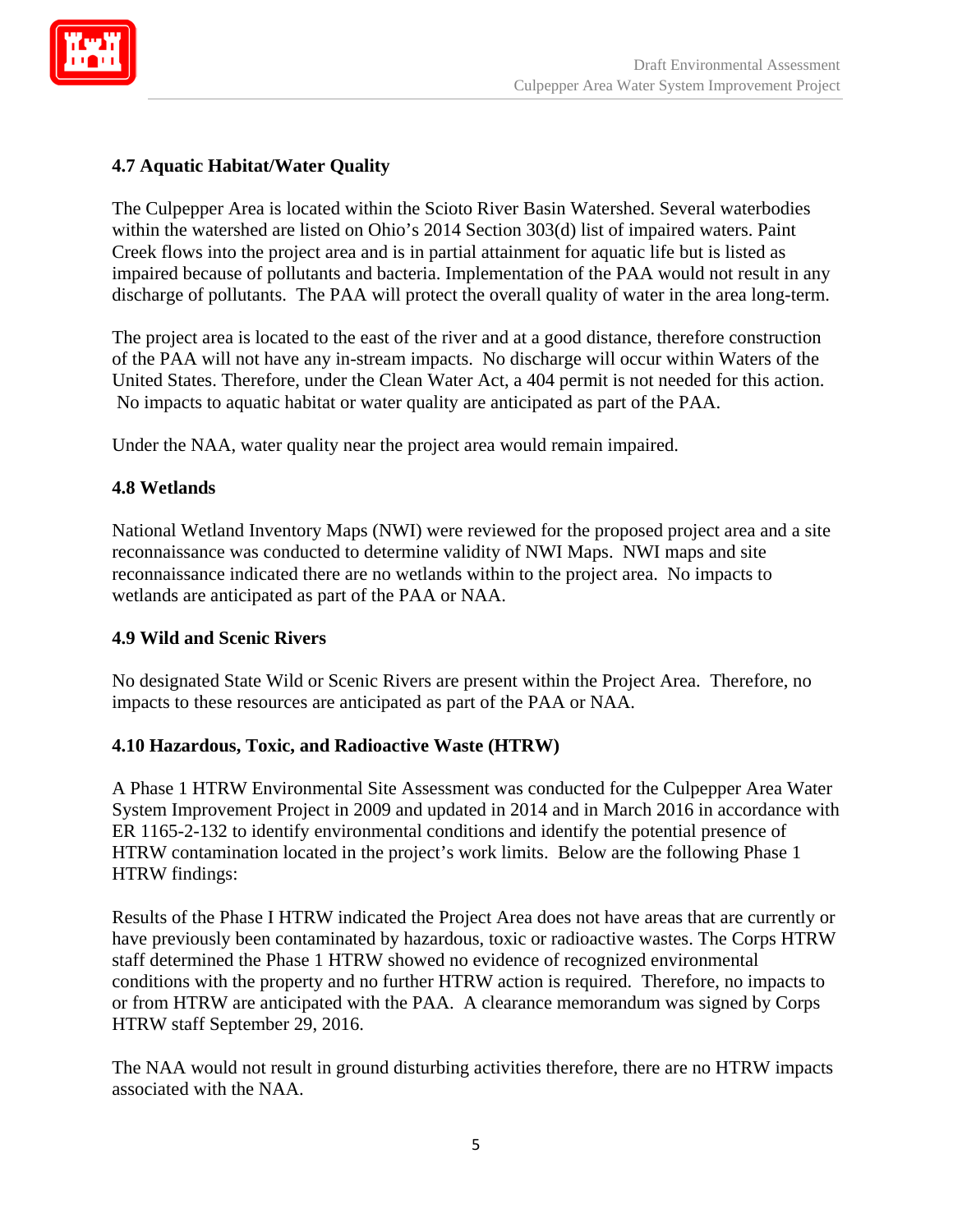

## **4.11 Cultural Resources**

necessary for architectural resources. Coordination with the Ohio History Connection (OHC) under Section 106 of the National Historic Preservation Act (NHPA) was conducted by TranSystems. OHC determined the proposed undertaking will not affect properties listed in or eligible for listing in the National Register of Historic Places. In a letter dated May 23, 2016, OHC concurred with the determination that no further consultation under Section 106 of the NHPA is necessary (Appendix B). There are no architectural resources eligible for or listed in the National Register of Historic Places that would be impacted by this project; therefore, no additional consultation is

Pursuant to Section 106 of the National Historic Preservation Act of 1966, as amended, the Corps has made the determination that no historic properties will be affected by the PAA. . If unanticipated archaeological deposits or human remains are discovered during construction, all work near the location of the discovery shall cease and the Huntington District Archaeologist shall be contacted immediately. The Ohio State Police, the Fayette County Coroner, and OHC must also be notified immediately if human remains are discovered. Additionally, there would be no impacts associated with the NAA.

#### **4.12 Threatened and Endangered Species**

According to the U.S. Fish and Wildlife Service (USFWS) the project area is within the range of the Indiana Bat (*Myotis sodalis*), Northern Long-eared bat (*Myotis septentrionalis*), and Eastern massasauga (*Sistrurus catenatus*). In correspondence dated March 29, 2016, the USFWS stated due to the project, type, size, and location they do not anticipate adverse effects to federally endangered, threatened, proposed, or candidate species. The proposed water system improvement would primarily occur in previously disturbed areas and would not require tree removal therefore would not impact the Indiana bat or Northern Long-eared bat. Field investigations showed there is no suitable habitat located within the project area for the Eastern massasauga. Therefore, the Corps' Huntington District has determined that the proposed action would have no effect on the Indiana Bat or Northern Long-eared Bat or Eastern massasauga. No further Section 7 consultation under the Endangered Species Act is required.

No impacts to threatened or endangered species are anticipated to occur from the PAA or the NAA.

## **4.13 Air Quality**

According to U.S. Environmental Protection Agency (USEPA), Fayette County, Ohio is classified as "in attainment" (maintaining applicable standards) for all criteria pollutants. Emissions from construction equipment would occur during the construction period. Contractors would operate all equipment in accordance with local, State, and Federal regulations. The PAA is exempted by 40 CFR Part 93.153 from making a conformit**y** determination, since estimated emissions from construction equipment would not be expected to exceed *deminimis* levels, direct emissions of a criteria pollutant, or its precursors. Any impacts would be short-term, localized,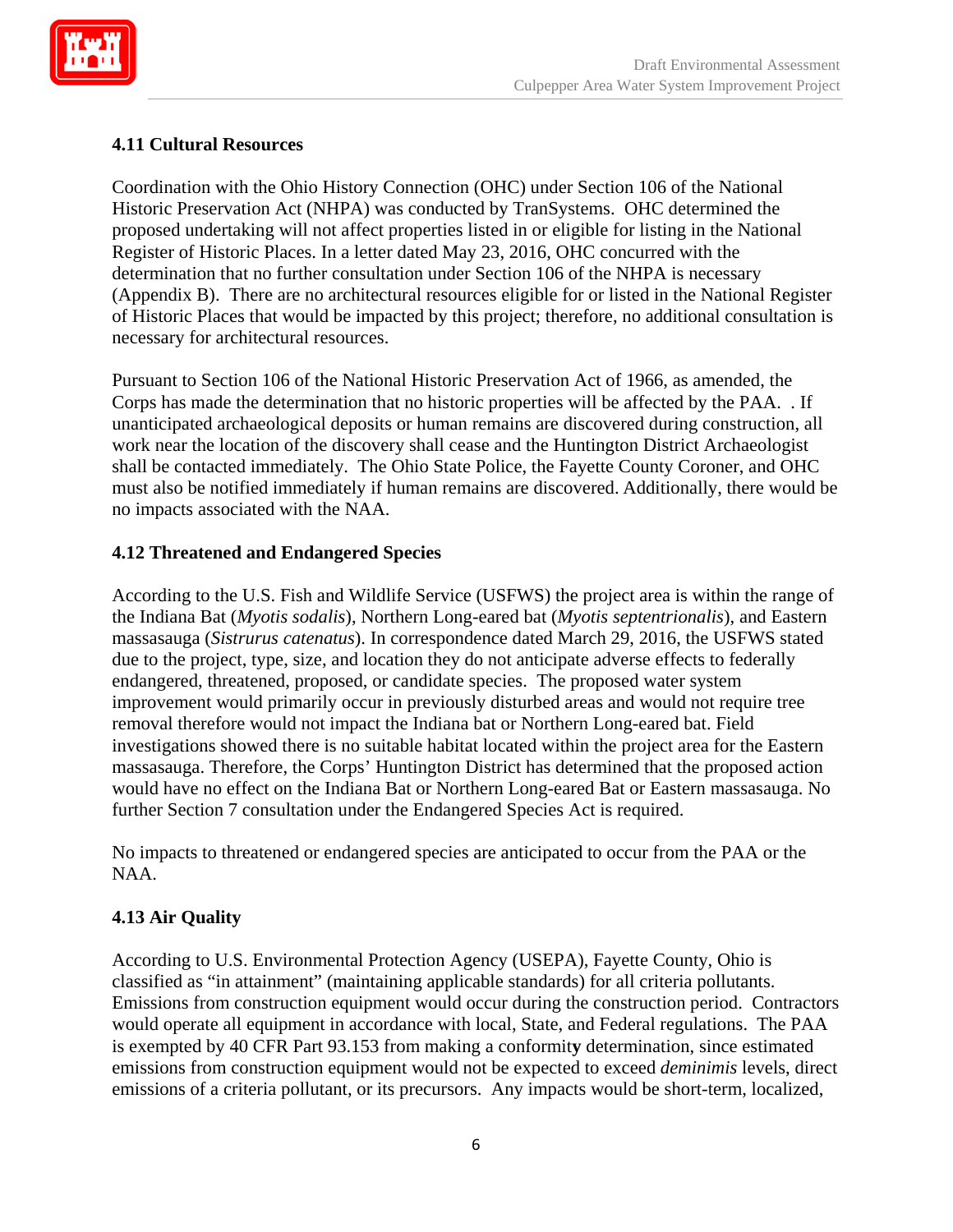

and would occur only during construction phase activities. Impacts to air quality under the PAA would be temporary during construction and minor.

No impacts to air quality are anticipated to occur as part of the NAA.

#### **4.14 Noise**

Administration (FAA) denotes a DNL above 65 dBA as the level of significant noise impact. of 55 dBA as the threshold for defining noise impacts in suburban and rural residential areas. Noise associated with the PAA would be limited to that generated during construction. Construction noise would be short in duration and would only occur during daylight hours. Noise is measured as Day Night average noise levels (DNL) in "A-weighted" decibels that the human ear is most sensitive to (dBA). There are no Federal standards for allowable noise levels. According to the Department of Housing and Urban Development Guidelines, DNLs below 65 dBA are normally acceptable levels of exterior noise in residential areas. The Federal Aviation Several other agencies, including the Federal Energy Regulatory Commission, use a DNL criterion According to Dr. Paul Schomer in his 2001 Whitepaper, while there are numerous thresholds for acceptable noise in residential areas, research suggests an area's current noise environment, which has experienced noise in the past, may reasonably expect to tolerate a level of noise about 5 dBA higher than the general guidelines. The Corps Safety and Health Requirements Manual provides criteria for temporary permissible noise exposure levels (see Table 3.1 below), for consideration of hearing protection or the need to administer sound reduction controls.

| <b>Table 1 - Permissible Non-Department of Defense Noise Exposures</b> |                   |  |  |
|------------------------------------------------------------------------|-------------------|--|--|
| Duration/day (hours)                                                   | Noise level (dBA) |  |  |
|                                                                        | 90                |  |  |
|                                                                        | 92                |  |  |
|                                                                        | 95                |  |  |
|                                                                        | 97                |  |  |
|                                                                        | 100               |  |  |
|                                                                        | 102               |  |  |
|                                                                        | 105               |  |  |

Construction noise would be similar to that of farm equipment and other small machinery used in the local area. A backhoe, end loader, road grader and/or vibratory roller are examples of equipment that is likely to be used during construction. Each emits noise levels around 85 dBA at 45 feet. Construction equipment would be operated during daylight hours when many residents are at work; therefore a reasonable exposure time of two hours would be expected during the time residents may be home during the day. Peak outdoor noise levels ranging from 78-90 dBA would occur during the time in which equipment is directly in front of or in proximity to homes and businesses (within 25-100 feet). A maximum noise exposure of approximately 98 dBA, for one hour could occur if equipment were within 10 feet of homes and business. The noise projections do not account for screening objects, such as trees, outbuildings or other objects that muffle and reduce the noise being emitted. The outdoor construction noise would be further muffled while residents are inside their homes. While the construction noise generated would be considered unacceptable according to HUD and FAA standards, these limited exposures and time intervals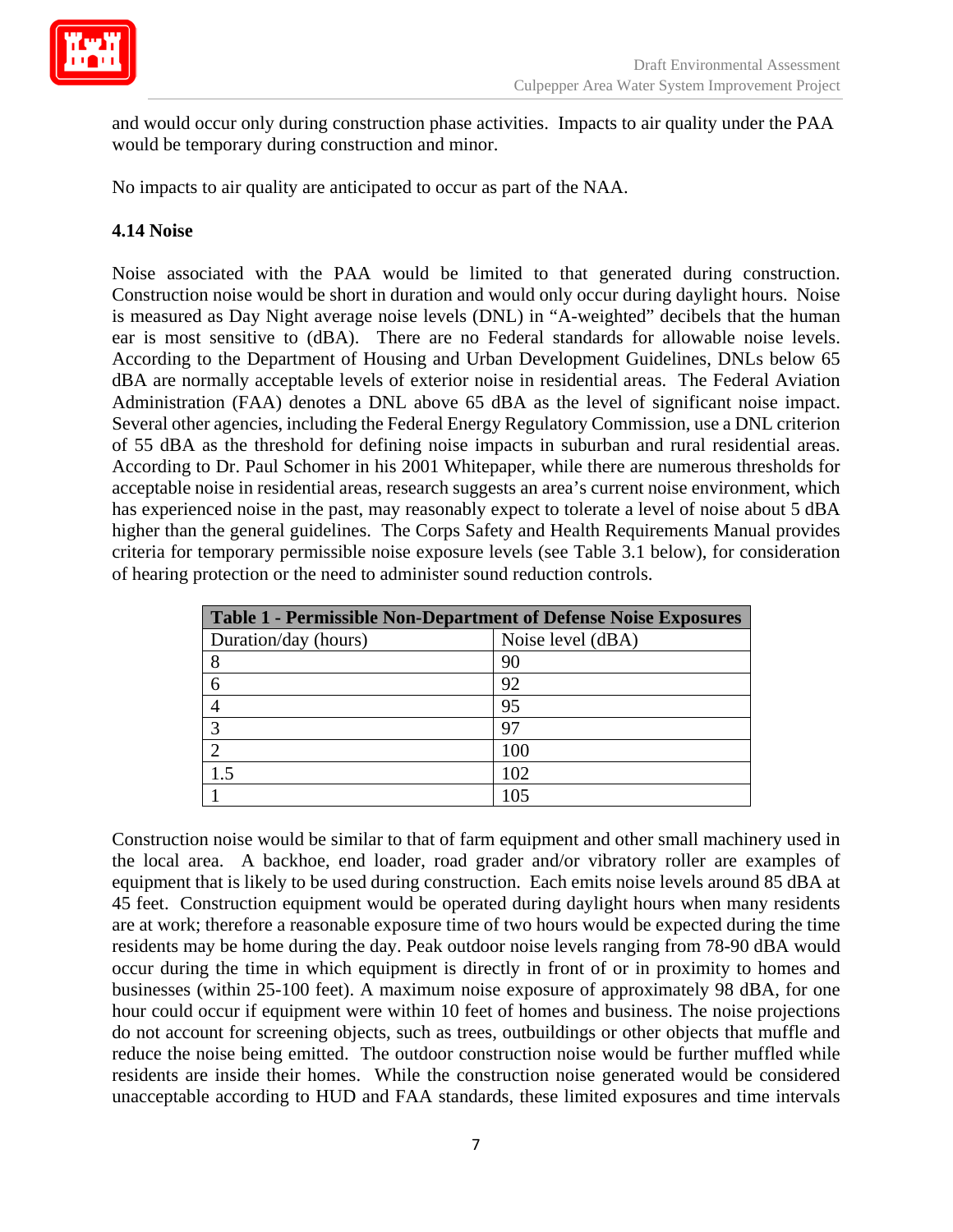

are still within allowable Corps safety levels. Further, they are similar to typical neighborhood noise generated by gas powered lawnmowers in the local area, which could range from 90-95 dBA at three feet and 70-75 dBA at 100 feet. Residents being exposed to these noise levels would occur if and/or when residents are home and outdoors.

Due to daytime construction and the short and limited duration of elevated noise levels associated with the PAA, impacts from the noise to local residences would be temporary and minor. There would be no change in noise with the NAA.

#### **4.15 Environmental Justice**

 minority populations and low-income populations. According to the U.S. Census Bureau, the Executive Order (E.O.) 12898 requires Federal actions to address environmental justice in 2015 population estimate for Fayette County, Ohio was 28,679 and does not contain significant minority populations. The 2015 census indicates Fayette County is 95% white and has a median household income of \$40,576 as of 2014 compared with the median household income of \$48,849 for the State of Ohio. Individuals residing in the county below the poverty level is 15.8% the same as the state level.

Implementation of the PAA will allow Fayette County to make the necessary repairs and improvements to the public water system in the Culpepper Area. These repairs and improvements are essential to maintain and expand public water service within the Culpepper Area, including service to a large local user, the Miami Trace School District. Upgrading the school district campus on to the local water supply system would increase its economic viability, and would have a positive impact on the community. Therefore, the PAA meets the directive of EO 12898 by avoiding any disproportionately high adverse human health or environmental effects on minority or low income populations.

No impacts to minority or low income populations are anticipated to occur from the NAA.

#### **4.16 Aesthetics**

The project area is a rural agricultural setting with the greatest concentration of homes located in the Leslie Trace subdivision and along Culpepper Trace. The PAA primarily consist of the installation of buried water mains as well as an elevated storage tank. The above ground storage tank will be no more of a landscape intrusion than the current existing structures scattered throughout the Culpepper area.

PAA construction will result in temporary ground disturbance, as well as the presence and operation of heavy equipment for the duration of construction. In order to minimize these temporary impacts, construction activities will occur during normal working hours, and all excavated sites would be restored to original conditions.

Neither the PAA nor NAA would significantly impact local aesthetics.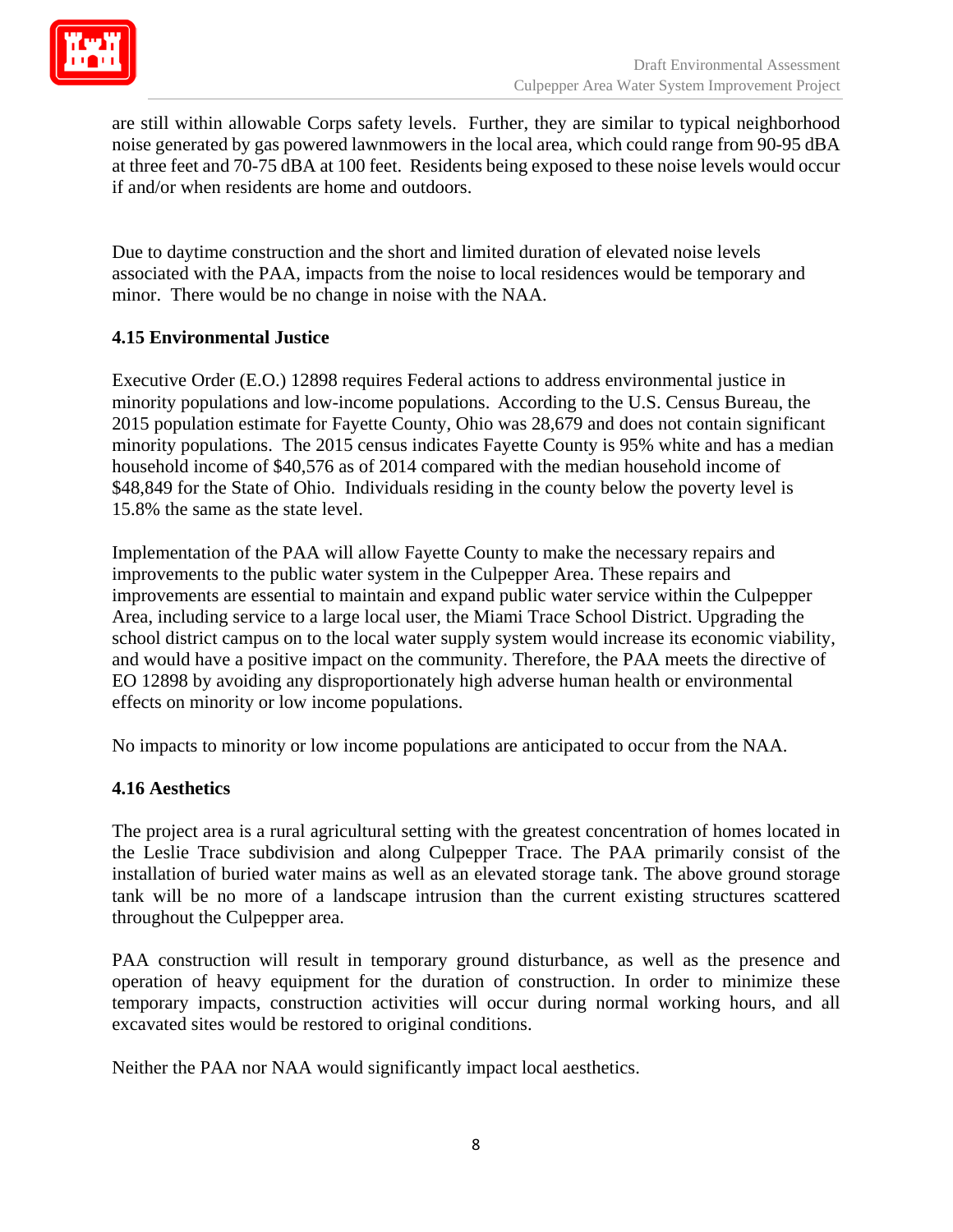

## **4.17 Transportation and Traffic**

The project area is a rural agricultural area that is served by SR 41, as well as locally traveled township and county routes. The operation of the PAA will not disrupt normal traffic patterns; however, construction of the PAA along existing roads may result in slight delays. Flagmen will be used to maintain traffic along these routes during construction, and any traffic delays resulting from PAA construction will be localized and will have a short duration. Necessary warnings and traffic control devices will be used, as necessary, to ensure safety of the public and construction workers. Impacts anticipated to occur from the PAA would be minimal and temporary.

No impacts to transportation and traffic are anticipated to occur from the NAA.

#### **4.18 Health and Safety**

The PAA has been designed to extend and improve the current Culpepper Area Water System. The upgrade to the system will increase capacity allowing more residence and businesses to move into the area without the worry of adequate water supply. Therefore, the PAA is anticipated to have a long term beneficial impact on health and safety of the Culpepper area.

Under the NAA, water mains would continue to fail in the project area; perpetuating health and safety concerns.

#### **4.19 Cumulative Effects**

The Corps must consider the cumulative effects of the proposed project on the environment as stipulated in the NEPA. Cumulative effects are "the impact on the environment which results from the incremental impact of the action when added to other past, present, and reasonably foreseeable future actions regardless of what agency (Federal or Non-Federal) or person undertakes such actions". Cumulative impacts can result from individually minor but collectively significant actions taking place over a period of time (40 CFR Part 1508.7 Council on Environmental Quality [CEQ] Regulations).

The cumulative effects analysis is based on the potential effects of the proposed project when added to similar impacts from other projects in the region. An inherent part of the cumulative effects analysis is the uncertainty surrounding actions that have not yet been fully developed. The CEQ regulations provide for the inclusion of uncertainties in the analysis and states that "when an agency is evaluating reasonably foreseeable significant adverse effects on the human environment...and there is incomplete or unavailable information, the agency shall always make clear that such information is lacking" (40 CFR 1502.22).

Temporal and geographical limits for this project must be established in order to frame the analysis. These limits can vary by the resources that are affected. The improvement of the water system would have temporary and insignificant negative impacts of the environment. Resources which would show long term beneficial effects from the project would be health, safety, and socioeconomic. The temporal limits for assessment of this impact would initiate in 1972 with the passage of the Clean Water Act and end 50 years after completion of this project. The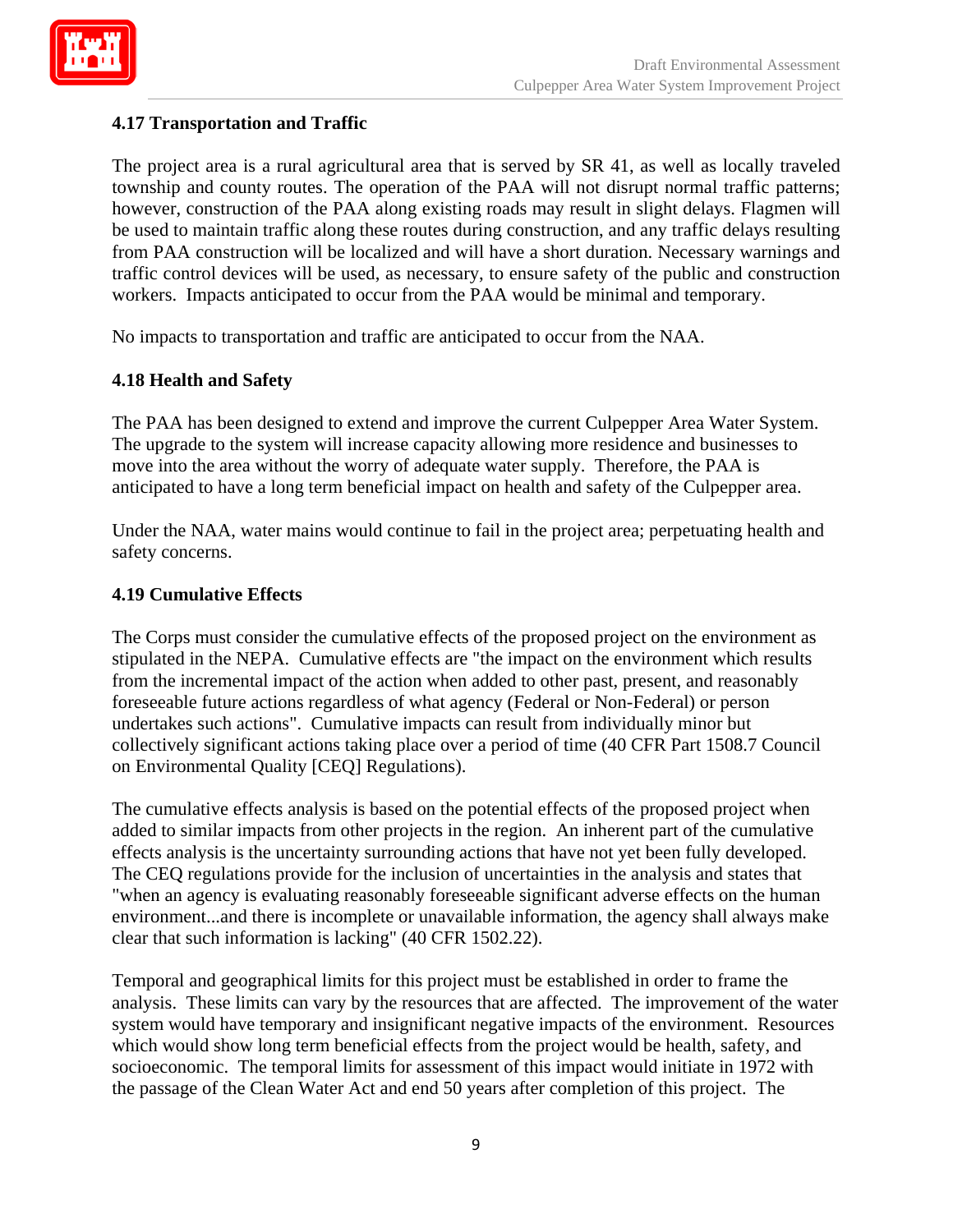

geographical extent would be broadened to consider effects beyond the PAA. The geographical extent considered is the Paint Creek Watershed.

The Paint Creek Watershed of the Scioto River Basin is listed on Ohio Environmental Protection Agency's list of impaired waters due to a poor aquatic life use assessment and bacteria levels. The Upper Paint Creek Watershed received FY16 funding from the Natural Resources Conservation Service to help improve water quality and strengthen agricultural operations through the Mississippi River Basin Healthy Watersheds Initiative. The Paint Creek Watershed Project is an initiative to improve the water quality and management through best management practices and education, sponsored by the local Soil and Water Conservation District to reduce erosion in the watershed. In the future, watershed programs may continue to address water quality and conservation activities. Impairment of the Paint Creek Watershed is expected to continue but through projects such as the proposed action and if these other programs continue, a cleaner, healthier watershed would be promoted. Water quality standards and regulations are expected to remain as stringent today as in the future.

Section 4.0 documents the existing environment and potential environmental effects of the PAA and NAA with respect to existing conditions. The effects of the PAA, as discussed beforehand, are localized and minor. Past actions that may result in similar effects may include upgrading of other water utilities in the watershed. Foreseeable future actions that would have similar impacts as the proposed action include additional water mains, replacing water facility, and potential ground disturbing activities associated from homeowners connecting to the water mains. In scoping cumulative effects issues, no resources were identified as having a potential to be significantly affected. Only minor and temporary impacts to ecological resources would be sustained with the implementation of the PAA. These resources would be fully reestablished upon completion of construction.

The availability of Federal funds through programs, such as the 594 Program, to assist communities with installation and construction of water-related environmental infrastructure and resource protection and development projects in Ohio is an additional benefit to the area. The significance of this action on health and safety would be positive. Given the current program is in place for the foreseeable future and the overall beneficial effect from implementation of the PAA, there is expected to be a positive, though small, cumulative effect on health and safety based on past, present, and reasonably foreseeable actions.

#### **5.0 Status of Environmental Compliance**

The PAA is in full compliance with all local, State, and Federal statutes as well as Executive Orders is complete. This compliance is documented below in Table 2

| <b>Table 2 - Environmental Compliance Status</b>                |      |         |     |
|-----------------------------------------------------------------|------|---------|-----|
| Statute/Executive Order                                         | Full | Partial | N/A |
| National Environmental Policy Act (considered partial until the |      | X       |     |
| FONSI is signed)                                                |      |         |     |
| Fish and Wildlife Coordination Act                              | X    |         |     |
| <b>Endangered Species Act</b>                                   | X    |         |     |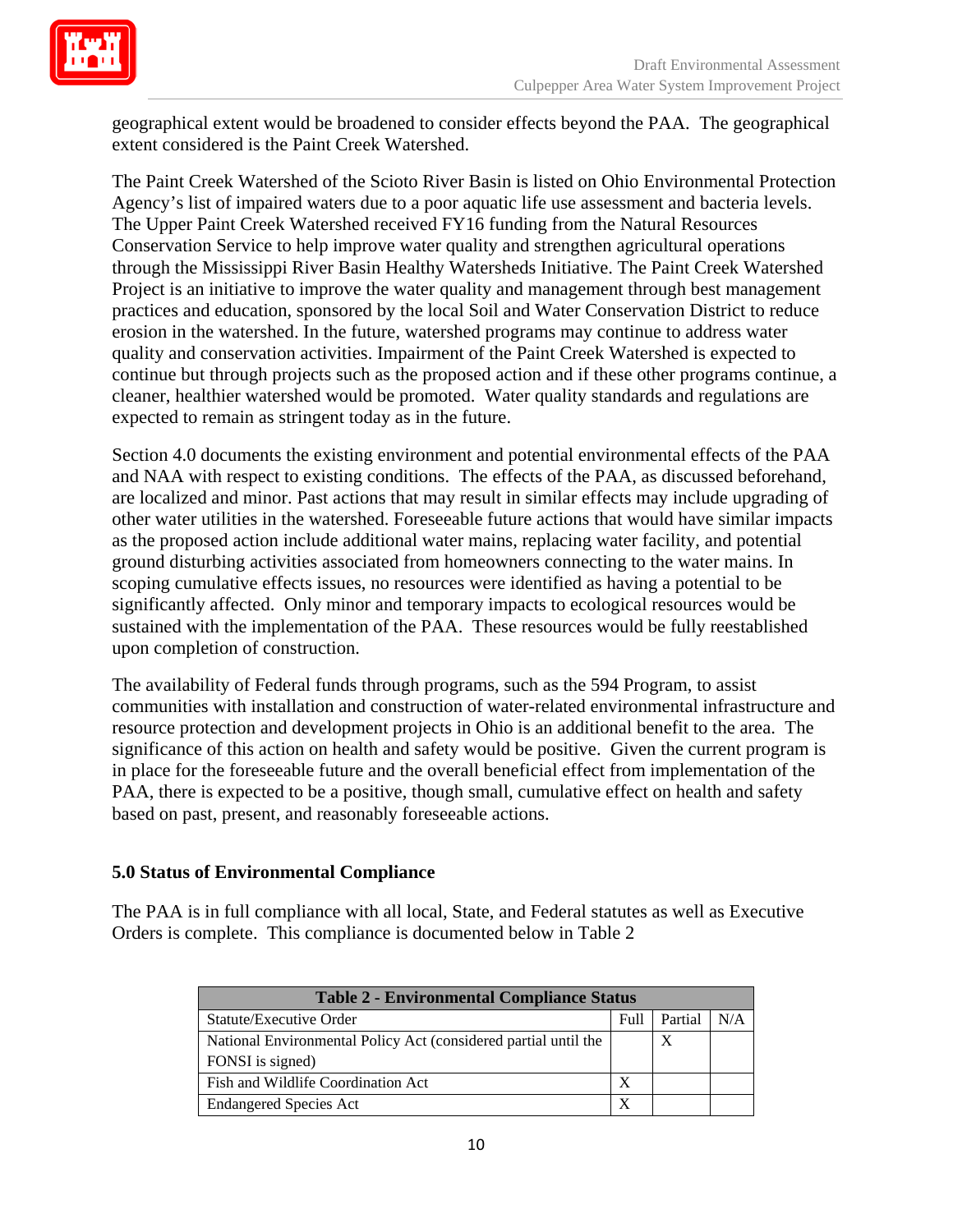

| Clean Water Act                                         |   |     |
|---------------------------------------------------------|---|-----|
| Wild and Scenic Rivers Act                              |   |     |
| Clean Air Act                                           |   |     |
| National Historic Preservation Act                      | X |     |
| Archeological Resources Protection Act                  |   | N/A |
| Comprehensive, Environmental Response, Compensation and | X |     |
| <b>Liability Act</b>                                    |   |     |
| <b>Resource Conservation and Recovery Act</b>           |   |     |
| <b>Toxic Substances Control Act</b>                     | X |     |
| <b>Quite Communities Act</b>                            | X |     |
| <b>Farmland Protection Act</b>                          |   |     |
| Executive Order 11988 Floodplain Management             |   |     |
| Executive Order 11990 Protection of Wetlands            |   |     |
| Executive Order 12898 Environmental Justice in Minority | X |     |
| Populations and Low-Income Populations                  |   |     |

\*Anticipated FONSI signature to occur after public review

#### **6.0 REQUIRED COORDINATION**

#### **6.1 Agencies Contacted**

Direct coordination with the USFWS, USDA, and OHC was completed prior to publication of the EA. Agency correspondence is included in Appendix B.

## **6.2 Public Review and Comments**

The Draft EA and FONSI will be made available for public review and comment for a period of 30 days, as required under NEPA. A Notice of Availability will be published in the local newspaper, Record Herald, advising the public of this document's availability for review and comment. A copy of the EA will also be placed in the Carnegie Public Library and made available on-line at *http://www.lrh.Corps.army.mil/Missions/PublicReview.aspx.* The mailing list for the Draft EA is located in Appendix C.

# **7.0 CONCLUSION**

The proposed project will replace and upgrade portions of the local water supply system in and around the Culpepper Area that are old, undersized, and failing. The project will also add water storage tanks to improve water quality and water pressure within the existing system. The newly constructed Miami Trace School District campus will be upgraded and serviced by the Culpepper Area water system, and the PAA will provide service to this facility. The PAA best meets the purpose and need of the project, and since it will be constructed in previously disturbed areas, it minimizes impacts to natural and cultural resources to the maximum extent